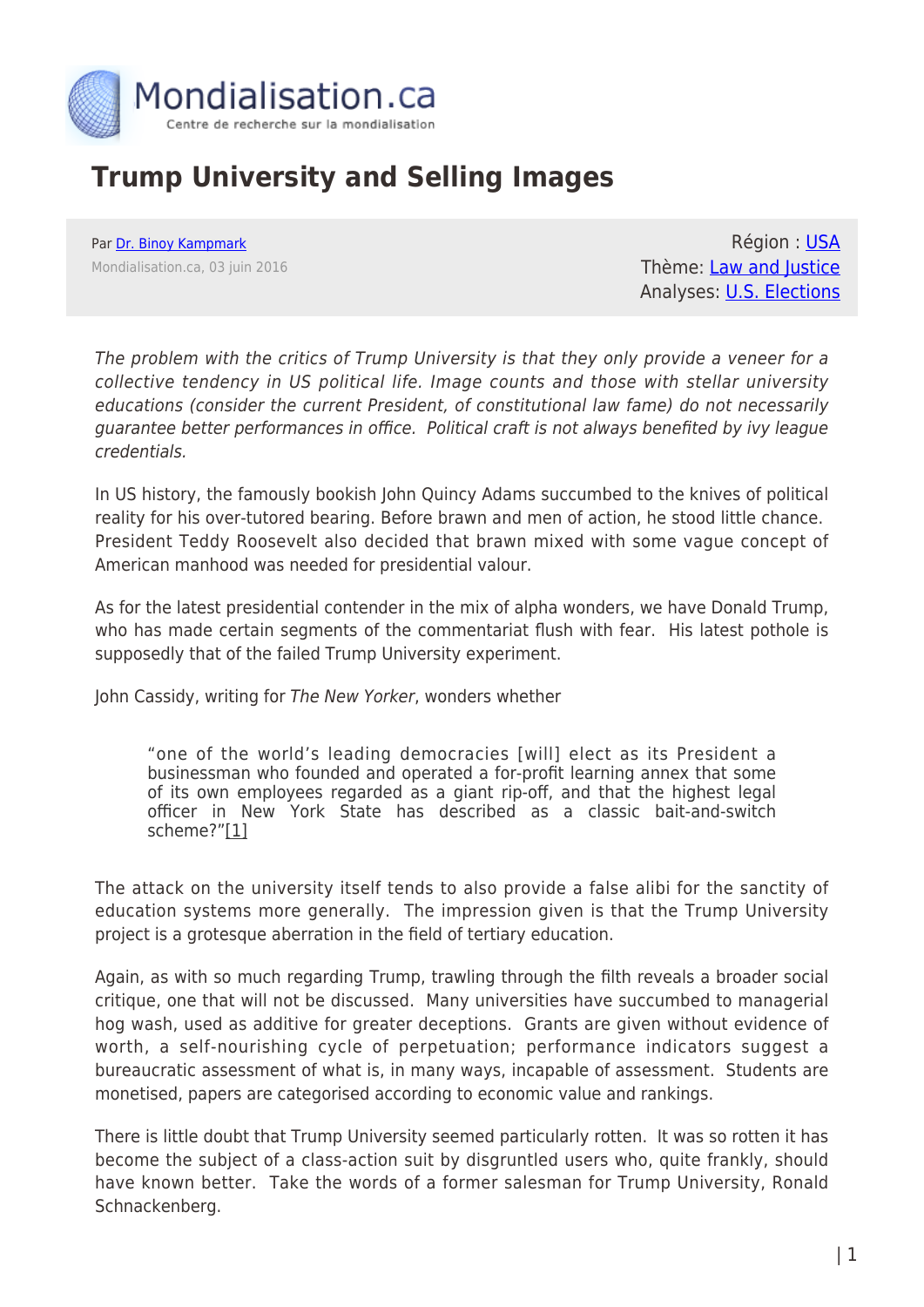According to his unsealed testimony, "Trump University claimed it wanted to help consumers make money in real estate, in fact Trump University was only interested in selling every person the most expensive seminars they possibly could."[2] How shocking.

That selling image and constructed "realities" pervasive in Trump land has migrated as a pursuit to university is hardly a surprise. His university ended up advertising "graduate programs, post graduate programs, doctorate programs" but did nothing of the sort. Many an institution has fallen foul of such behaviour.

Politicians themselves have received degrees from universities of dubious stature, irrespective of what political system we wish to peruse. (Forget scholarship, which is regarded in the profit-driven institution as an evil to be abstained from.) The politician, the actor, the salesman, the university charlatan – all share something in common.

The Clinton campaign's response to Trump University does the rounds about its dubious quality and deep deception, ignoring the common practice employed by innumerable institutions in an effort to milk that grand mine commonly known as students. (The campaign statement refers to "exploitation" being "the name of the game at Trump University.")

The modern university student, as management policy at university seems to direct, are more akin to units of spread sheet value, fought over by respective departments and bled over in the name of self-interest. Out of this indecent scrap was born the notion of the student as both client and consumer. Be gone, notions of the teacher and pupil as sacred participants in an encounter of knowledge. Welcome, the service provider!

People are – and here, the tragedy of education is all too real – regularly defrauded, taken for the ride of well sold promises in the education (gnashing teeth here) sector. Instructors are tasked with the broader issue of "goals" and "missions" that sound all too often like business projections. Managers and committees constantly speak about culture change and "improvements". Much of this urinary activity is passed off as decent, passable work, which can be happily calculated as part of that most lauded of nonsenses: the workload.

The Clinton campaign message continues: "Trump University employed startlingly unqualified instructors."[3] The statement insists that "One former employee remembers being disturbed by the fact that a member of her sales team who had previously sold jewellery was promoted to be a real-estate instructor." A better example might have been astrophysics, but even the Clinton campaigners fail to see the difference.

Trump University served one essential purpose: churning out genetic copies of its founder by selling false idols. It sold deceptions and productive lies. It was a perfect symptom of the ultimate financial disease, engendering misguided attitudes that came unstuck in the Great Financial Crisis.

Rather than seeing it as an exceptional manifestation, one can only understand that failed tertiary enterprise as a broader academic and institutional one, typical of what modern university life has become. Forget the real estate remit, which should have been treated with a good pinch of salt from the start. As for Trump himself, a failed businessman (or educator) in the White House would hardly be a remarkable feat. That office has seen all sorts.